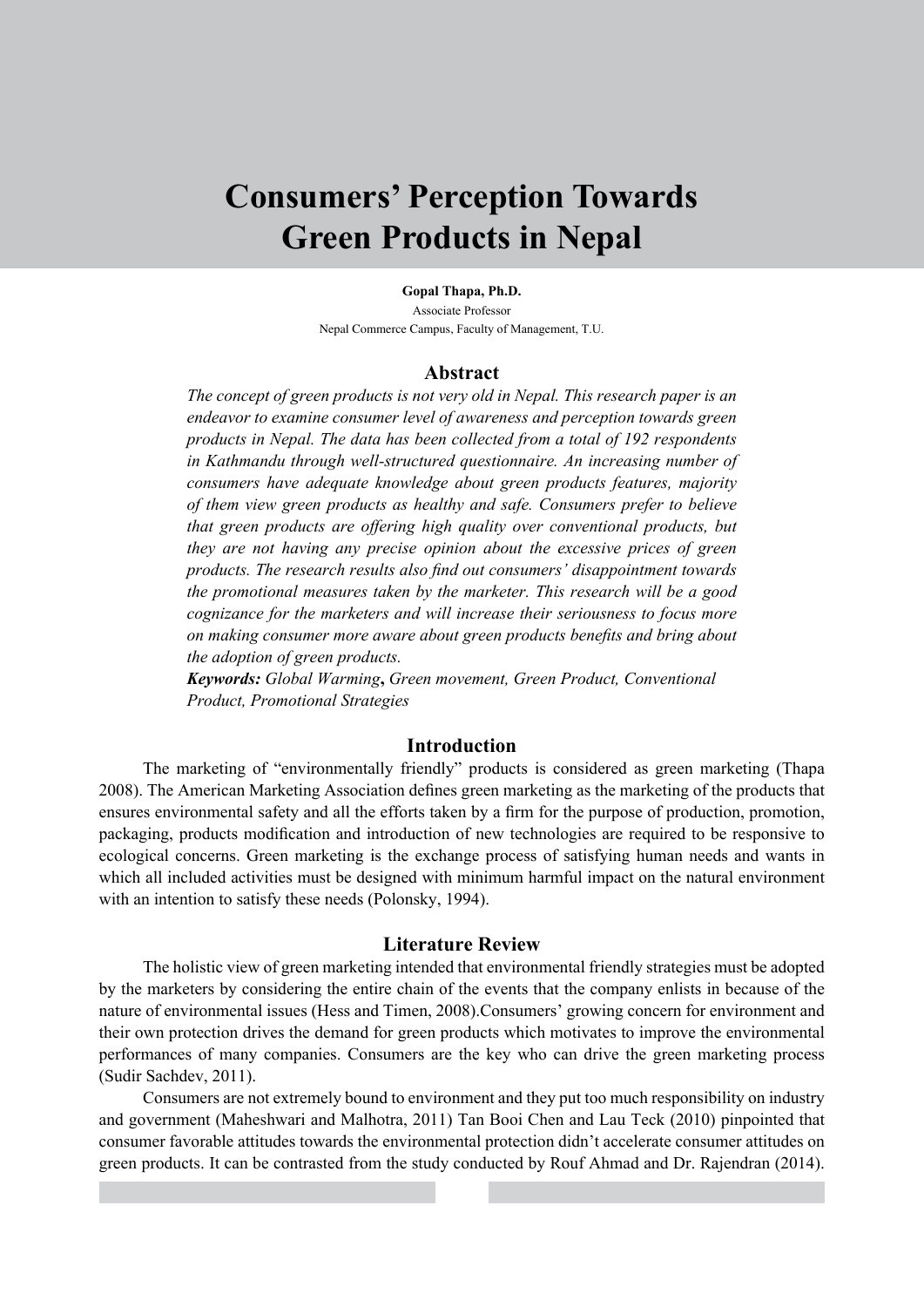They investigated that consumer buying behavior could be altered with the level of consumer awareness, but marketer and marketing should focus on educating the consumers' about to how green products are more beneficial to them.

The realization of the consumers about their roles and responsibilities towards environmental protection is gradually changing and companies are looking forward to making more environmentally friendly products, lessening the wasted materials and performing more organized operation. (Jacob, Jolly, 2012). On the other hand, E.B. Khedkar (2015) pointed out that consumer think companies should act in accordance with the environmental laws set by the country, but marketers' activities and advertisement were not act as influential factors to the decision regarding the purchase of green products.

Health consciousness preceded environmental concerns are the leading factors that motivate consumers to purchase green products. Consumer's desire for organic food for the safety of health and environment influences their temptations towards organic foods.(C.Gan, G. Zhiyou and M.C. Tran ,2014). Customer's loyalty followed by global warming, products quality, price luxury and environmental awareness are regarded as the important influential factors in making green products purchase decision (Jesmin 2012).

A survey executed by Chang and Fong (2010) on consumers who were experienced in purchasing green products had identified that there is a positive association between green product quality with consumer satisfaction and consumer loyalty. They also explored that green corporate image can lead green consumer loyalty and consumer satisfaction. Sanjeev, Radha and Anita (2012) assessed consumer awareness and perception towards green products on Indian youngsters and found that respondents who demanded to be informed about green products actually don't know as to what green products literally represent. Even they can't differentiate between green and non-green products. Gan, Wee, Zucie (2008) showed that there is a positive relationship between environmental consciousness and consumer purchase decision but brand consciousness negatively influences consumer's green products buying decision. They also found in their study that higher price and unfamiliar brand decrease the likelihood to purchase the green products.Patra and Dhani (2011) scrutinized that most of the consumers are aware of green marketing and they are ready to buy green products and willing to pay extra money for sustainable environment but the marketer should give more emphasize on consumer's personal benefits and make green products more economical compare to non green products.

Insufficient information about green products is the major reason that acts as a discouragement for the non purchaser in purchasing green products (C.Gan, G. Zhiyou and M.C. Tran ,2014). Almost identical result was found in the study of Jacob and Jolly (2012). In their research, they observed that insufficient communication is a major reason for commercial breakdown. Proper communication is a significant movement to create positive behaviors among customers. A study conducted by Jesmin (2012) on Bangladeshi consumers identified that, male respondents are more acquainted with holding favorable attitudes towards green marketing than that of female.

A study conducted by Johir Ishak and Tajimul (2014) on Bangladeshi consumers discovered that current distribution channel used by the marketers' to make green products available to consumer is disappointing and insufficient. They also proved that existing distribution channel and environmental awareness have a negative relationship.

So it is observed from the above discussion that many studies have been conducted on consumer perception towards green products. However, to the best knowledge of the researchers no comprehensive study has so far been conducted to explore and assess consumer awareness and purchase attitude towards green products. So the study in hand is an exploratory research on the above mentioned area.

#### **Objectives of the study**

- i. To know consumer's knowledge about various features of green product.
- ii. To analyze consumer's intuitive understanding about the price of green product.
- iii. To figure out if there is any misconception among consumers regarding the attributes of green product.
- iv. To know customer's attitude towards the promotional strategies of green product.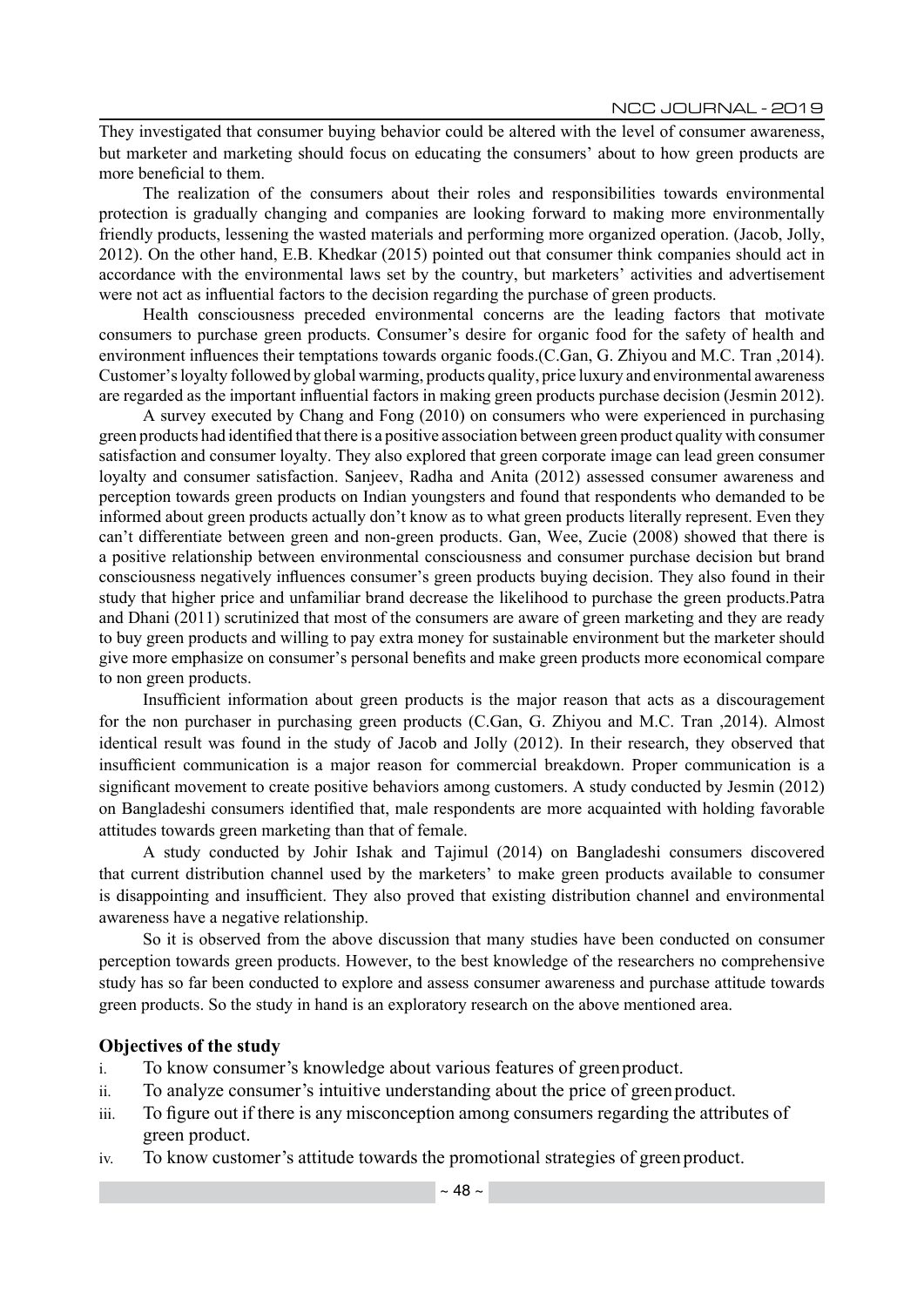# **Research Methodology**

The present study is a primary data based exploratory study. The data has been gathered using a wellstructured questionnaire. The questionnaire has been developed by getting ideas from various literatures related to this study. The data has been collected from the individual who have heard about the term green product. The sampling technique used for this study was convenience sampling, since it was difficult to reach the population. Likert scale placing from 1 to 5 has been subsumed in this research, where, '1' means strongly disagree and '5' means strongly agree, to analyze consumers' perception towards green products. The survey was conducted on 192 respondents of different ages in Kathmandu city who met the objectives of the research. Both descriptive (frequency, percentage, mean, standard deviation) and inferential analysis (ANOVA) techniques have been used for the analyzing the data.

### **Results and Discussion**

It is obvious to know respondents' socio-economic profile for analyzing consumer awareness and purchase attitude towards green product because different socio-economic factors may have significant impact on consumer purchase attitude. Table 5.1 is a reflection of demographic profile of the respondents.

| Variables | Categories                                                                  | Percentage of<br>respondents | Variable   | л.<br>Categories                                                                            | Percentage of<br>respondents |
|-----------|-----------------------------------------------------------------------------|------------------------------|------------|---------------------------------------------------------------------------------------------|------------------------------|
| Gender    | Male                                                                        | 75.0                         | Income     | Below or Equal Rs. 10000                                                                    | 12.0                         |
|           | Female                                                                      | 25.0                         |            | Rs. 10001-25000<br>Rs. 25001-40000                                                          | 28.6                         |
| Age       | < 18                                                                        | 1.6                          |            | Rs. 40001-55000<br>Rs. 55001-70000                                                          | 28.1                         |
|           | $19 - 25$                                                                   | 34.9                         |            |                                                                                             | 15.6                         |
|           | $26 - 35$<br>Above Rs.70000<br>39.6<br>36-45                                | 10.9                         |            |                                                                                             |                              |
|           | >45                                                                         | 14.1                         |            |                                                                                             | 4.7                          |
|           |                                                                             | 9.9                          | Occupation | Student                                                                                     | 16.1                         |
| Education | Primary or below<br>Secondary<br>Graduation<br>Post Graduation and<br>Above | 1.6                          |            | Business man<br>Government service holder<br>Private service holder<br>Unemployed<br>Others | 18.8                         |
|           |                                                                             | 30.2                         |            |                                                                                             | 6.3                          |
|           |                                                                             | 39.1                         |            |                                                                                             | 41.7                         |
|           |                                                                             | 29.2                         |            |                                                                                             | 2.1                          |
|           |                                                                             |                              |            |                                                                                             | 15.1                         |

| Table 1: Demographic information of the respondents |  |  |  |
|-----------------------------------------------------|--|--|--|
|                                                     |  |  |  |

It is observed that, 75% were male and the rest 25% were female. In this table age has been categorized into five age groups. Most of the respondents participated in this study were in age group from 19 to 35. The level of education of majority of the consumers was secondary or higher. The study has been conducted on respondents with different occupations and a lion's portions of them are private service holder. Consumer's income has been classified into six categories.

| Table 2: Sources from where consumer learns about green product |  |  |  |  |
|-----------------------------------------------------------------|--|--|--|--|
|                                                                 |  |  |  |  |

| Sources                     | Percentage<br>of respondents | Sources                     | Percentage of<br>respondents |
|-----------------------------|------------------------------|-----------------------------|------------------------------|
| Advertisement               | 94%                          | Past experience of use      | 36%                          |
| Word of Mouth               | 82%                          | Shopkeeper's recommendation | 29%                          |
| Peer group/colleges/friends | 69%                          |                             |                              |

Table 2 reveals the sources from where consumers get to know about green products. The greater numbers of the respondents were informed of green products through advertisement and another important source that makes consumer aware about green products is word of mouth communication. 69% of the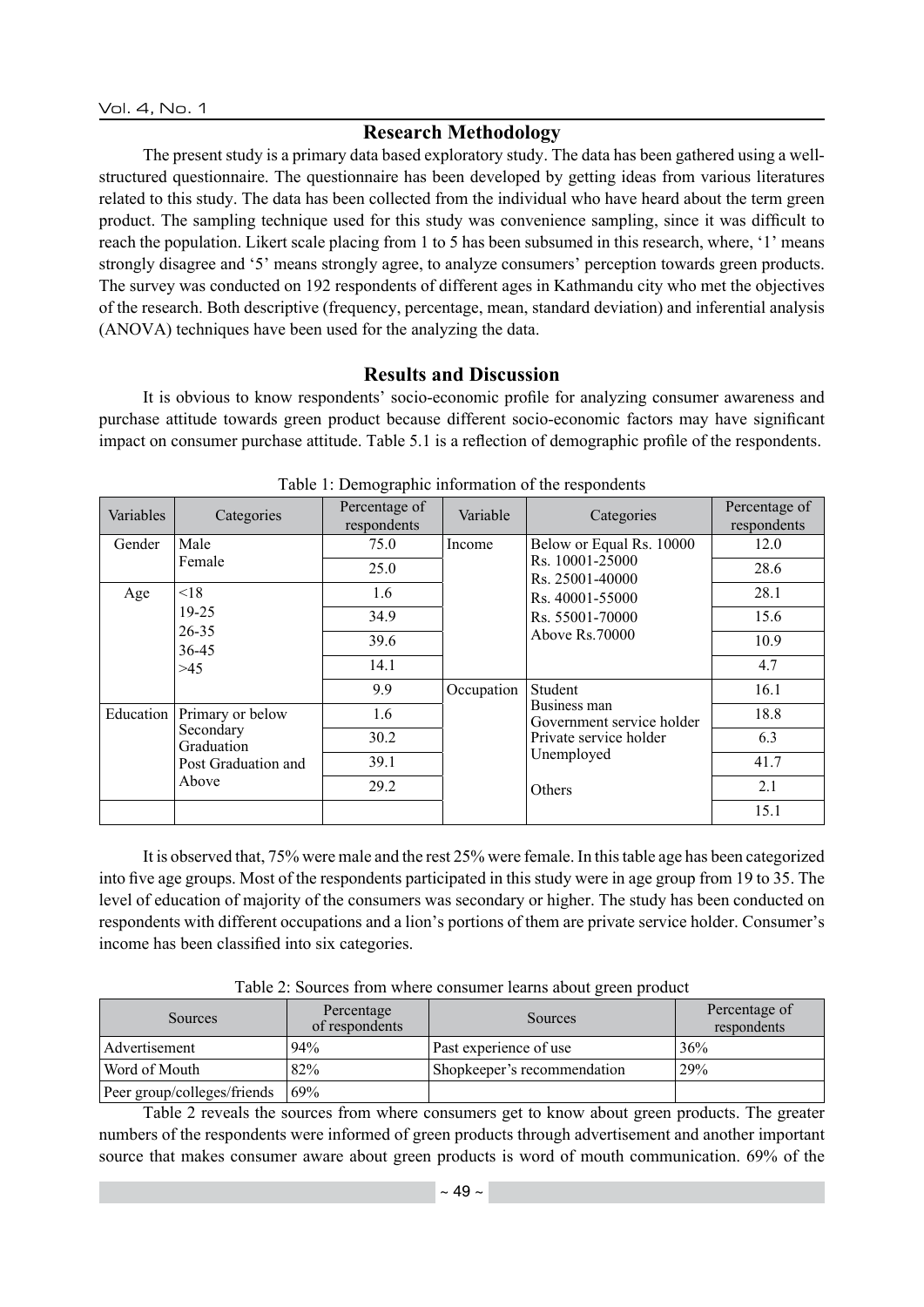respondents become acquainted with green products from peer groups, colleague, and friends. 36% of the respondents have learned about green products from their experience and 29% of them have got recommendation from shopkeepers.

|                            | Table 3: Customers' response towards the statement, "Green products are different" |
|----------------------------|------------------------------------------------------------------------------------|
| form conventional product" |                                                                                    |

| Response | Percentage of respondents |  |  |
|----------|---------------------------|--|--|
| No Yes   | 10.4%                     |  |  |
|          | 68.8%                     |  |  |
| Not sure | 20.8%                     |  |  |
| Total    | 100.0%                    |  |  |

Table 3 shows consumers perceived differences between green products and conventional products. In totality 68% respondents were able to differentiate green products from conventional products. 20.08% had ambiguous knowledge regarding the differences and 10% of them were not able to sense anything that makes green products different from conventional products.

Table 4: Customers' response towards the statement, "Green products are

| different form conventional product" |  |
|--------------------------------------|--|
|--------------------------------------|--|

| Response | Percentage of respondents |  |  |
|----------|---------------------------|--|--|
| No Yes   | 10.4%                     |  |  |
| Not sure | 68.8%                     |  |  |
|          | 20.8%                     |  |  |
| Total    | 100.0%                    |  |  |

Table 4 shows consumers perceived differences between green products and conventional products. In totality 68% respondents were able to differentiate green products from conventional products. 20.08% had ambiguous knowledge regarding the differences and 10% of them were not able to sense anything that makes green products different from conventional products.

| Table 5: Consumers' knowledge about various features of green product |  |  |
|-----------------------------------------------------------------------|--|--|
|                                                                       |  |  |

| Features                      | Frequency | Percentage |
|-------------------------------|-----------|------------|
| Healthy and Safe              | 107       | 55.7%      |
| Made with natural ingredients | 73        | 38.0%      |
| Energy efficiency             | 71        | 37.0%      |
| Eco friendly packaging        | 60        | 31.3%      |
| Low hazardous emission        | 43        | 22.4%      |
| Biodegradability              | 38        | 19.8%      |
| Free of toxic chemical        | 34        | 34.77%     |
| Durability Originally grown   | 30        | $15.6\%$   |
| Reusable                      | 29        | $15.1\%$   |
| Recyclability                 | 29        |            |
| Renewable                     | 21        | 10.9%      |

Table 5 displays that most of the respondents' comprehended green products as healthy and safe products. 38% of the respondents viewed green products as products produced with natural ingredients, 37% considered green products as energy efficient products, and 34% conceived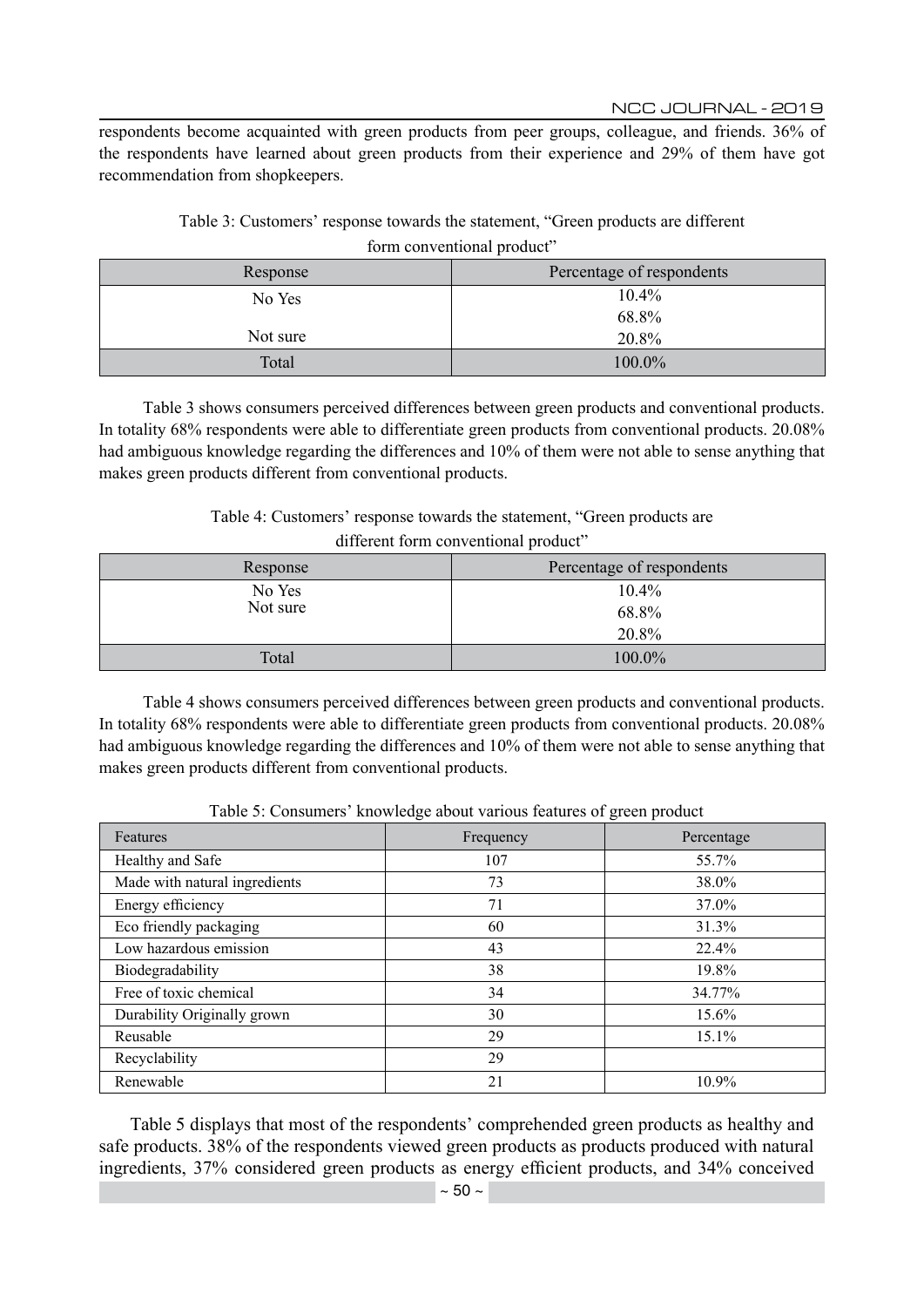Vol. 4, No. 1

green products as toxic chemical free products. A greater number of respondents were having indistinct knowledge about the other features of green products like biodegradability, durability, originally grown, reusability, recyclability and renewability.

| Product name                | Frequency | Percentage |  |
|-----------------------------|-----------|------------|--|
| Furniture                   | 72        | 37.5%      |  |
| Herbal medicine             | 71        | 37.0%      |  |
| Electrical appliances       | 61        | 31.77%     |  |
| Organic food                | 56        | 29.2%      |  |
| Household cleaning products | 52        | 27.1%      |  |
| Clothing                    | 48        | 25.0%      |  |
| Beauty products             | 46        | 24.0%      |  |
| Automobile                  | 7         | 3.6%       |  |

Table 6: Most conventionally consumed green products

Table 6 represents the variety of green products purchased by the consumers. Of all types of green products listed in table 4, majority of respondents asserted that they mostly buy green furniture and herbal medicine. 31.8% of the respondents considered green products while buying electrical appliances. Organic food, green household cleaning products, green clothing and green beauty products were also given preferences while buying green products, but green automobile was the least preferable green product to the respondents.

|    |                                                                              | Response                                                         | Frequency                  | Percentage                                | Average (SD)   |
|----|------------------------------------------------------------------------------|------------------------------------------------------------------|----------------------------|-------------------------------------------|----------------|
| 1. | Green products<br>areoverpriced                                              | Strongly disagree<br>Disagree                                    | 66                         | 2.60%<br>34.4%                            | 2.97<br>(0.96) |
|    |                                                                              | Neutral Agree<br>Strongly agree                                  | 67<br>40<br>12             | 35.9%<br>20.8%<br>6.30%                   |                |
| 2. | The Maximum price<br>charged by the retailer is<br>not fixed by the producer | Strongly disagree<br>Disagree<br>Neutral Agree<br>Strongly agree | 10<br>20<br>46<br>93<br>22 | 5.20%<br>10.4%<br>24.0%<br>48.4%<br>11.5% | 3.51<br>(1.00) |

Table 7: Consumer perceptions towards the pricing of green product

Table: 7 uncovers the consumers' perception concerning the price of green products. As disclosed from table 5, the greater number of respondents was not sure about whether green products are overpriced or not. 36% of the respondents concluded that green products are not overpriced and rests 26% think the opposite of that. Of all the respondents, 60% accepted the fact that the maximum price charged by the retailer is not fixed by the producer.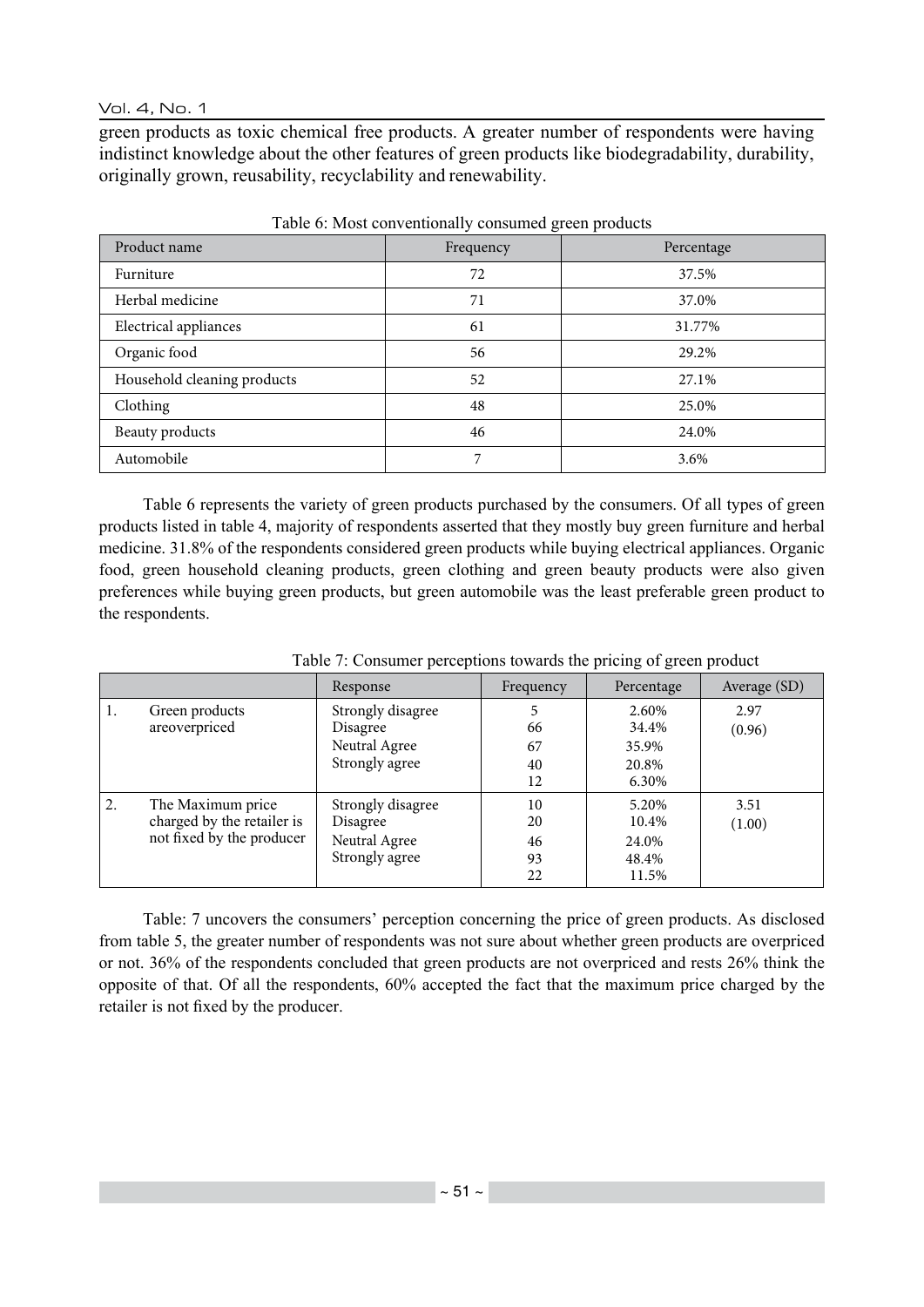|                      |                                                      | radic of Consumer perception towards the benefits or green product<br>Response | Frequency      | Percentage | 0(SD)  |
|----------------------|------------------------------------------------------|--------------------------------------------------------------------------------|----------------|------------|--------|
| 1.                   | Green product offers lower<br>quality compare to     | Strongly disagree                                                              | 10             | 5.2%       |        |
| conventional product |                                                      | Disagree                                                                       | 37             | 19.3%      |        |
|                      |                                                      | Neutral                                                                        | 75             | 39.1%      | 2.34   |
|                      |                                                      | Agree                                                                          | 58             | 30.2%      | (0.89) |
|                      |                                                      | Strongly agree                                                                 | 12             | 6.3%       |        |
| 2.                   | Green product has no long<br>lasting positive effect | Strongly disagree                                                              | 11             | 5.7%       |        |
|                      |                                                      | Disagree                                                                       | 43             | 22.4%      | 3.13   |
|                      |                                                      | Neutral                                                                        | 66             | 34.4%      | (1.04) |
|                      |                                                      | Agree                                                                          | 55             | 28.6%      |        |
|                      |                                                      | Strongly agree                                                                 | 17             | 8.9%       |        |
| 3.                   | Green products lasted long<br>time                   | Strongly disagree                                                              | 15             | 7.8%       |        |
|                      |                                                      | Disagree                                                                       | 85             | 44.3%      |        |
|                      |                                                      | Neutral                                                                        | 63             | 32.8%      | 2.59   |
|                      |                                                      | Agree                                                                          | 21             | 10.9%      | (0.93) |
|                      |                                                      | Strongly agree                                                                 | 17             | 4.2%       |        |
| 4.                   | Green products have partial<br>effect or side effect | Strongly disagree                                                              | 28             | 14.6%      |        |
|                      |                                                      | Disagree                                                                       | 84             | 43.8%      |        |
|                      |                                                      | Neutral                                                                        | 62             | 32.3%      | 2.37   |
|                      |                                                      | Agree                                                                          | 16             | 8.3%       | (0.87) |
|                      |                                                      | Strongly agree                                                                 | $\overline{2}$ | $1.0\%$    |        |

Table 8: Consumer perception towards the benefits of green product

Table: 8 exhibits consumers' discernment regarding various attributes of green products. Consumers perception towards the quality comparison between green products and conventional products suggests that a significant part (36%) of the consumers believed that, green products offer lower quality compare to conventional products. A larger portion of the consumers were unaware regarding this matter. The results also represent that, although majority of respondents have the knowledge about the longevity of green products, a considerable percentage (37.5%) of them are ignorant about the long-lasting positive effects of these products. A Larger part (65.6%) of the consumers was aware of that green products are innocuous in nature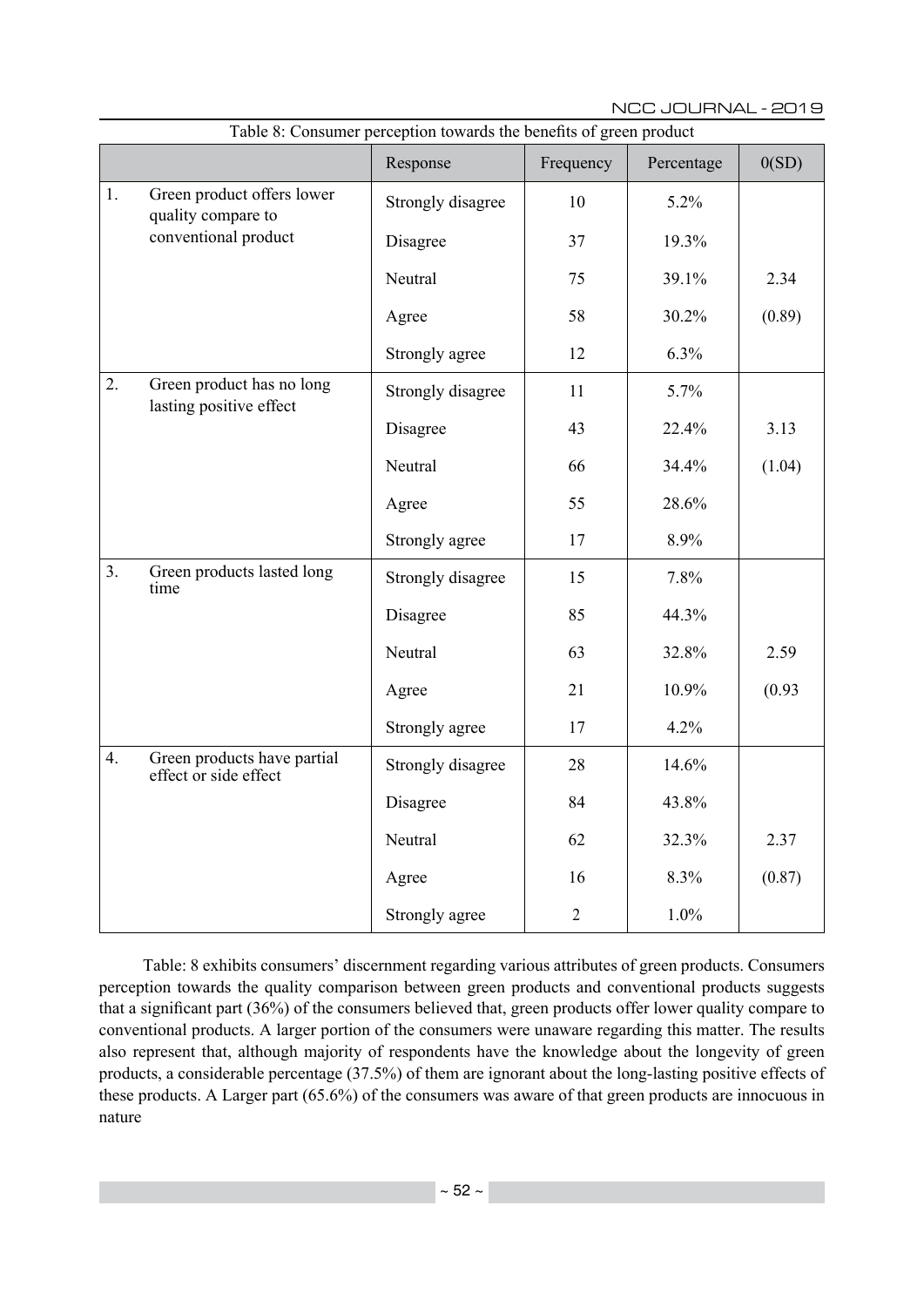Vol. 4, No. 1

|    | Table 9: Consumer opinion regarding the promotional strategies of green products |                   |                |              |               |  |  |  |
|----|----------------------------------------------------------------------------------|-------------------|----------------|--------------|---------------|--|--|--|
|    |                                                                                  | Frequency         | Percentage     | Average (SD) |               |  |  |  |
| 1. | The promotional messages                                                         | Strongly disagree | 10             | 5.21%        |               |  |  |  |
|    | used to communicate green                                                        | Disagree          | 49             | 25.5%        |               |  |  |  |
|    | products are not easily                                                          | Neutral           | 55             | 28.6%        | 3.09<br>(1.0) |  |  |  |
|    | understandable by consumer.                                                      | Agree             | 69             | 35.9%        |               |  |  |  |
|    |                                                                                  | Strongly agree    | 9              | 4.7%         |               |  |  |  |
| 2. | Marketer are not adequately                                                      | Strongly disagree | 5              | 2.6%         |               |  |  |  |
|    | communicate the benefits of                                                      | Disagree          | 13             | 6.8%         | 3.89          |  |  |  |
|    | green products                                                                   | Neutral           | 40             | 20.8%        |               |  |  |  |
|    |                                                                                  | Agree             |                | 50%          | (1.43)        |  |  |  |
|    |                                                                                  | Strongly agree    | 38             | 20%          |               |  |  |  |
| 3. | Green products are not well                                                      | Strongly disagree | $\overline{3}$ | 1.6%         |               |  |  |  |
|    | communicated and advertised                                                      | Disagree          | $\overline{7}$ | 3.6%         | 3.99          |  |  |  |
|    | compare to conventional                                                          | Neutral           | 29             | 15.1%        |               |  |  |  |
|    | products.                                                                        | Agree             | 102            | 53.1%        | (.84)         |  |  |  |
|    |                                                                                  | Strongly agree    | 51             | 26.6%        |               |  |  |  |
| 4. | Marketer claims regarding                                                        | Strongly disagree | $\overline{4}$ | 2.1%         |               |  |  |  |
|    | green products are skeptical                                                     | Disagree          | 24             | 12.5%        | 3.65          |  |  |  |
|    | and hard to believe.                                                             | Neutral           | 47             | 24.5%        |               |  |  |  |
|    |                                                                                  | Agree             | 75             | 39.1%        | (1.01)        |  |  |  |
|    |                                                                                  | Strongly agree    | 40             | 20.8%        |               |  |  |  |

Table: 9 represents consumers' judgment based on a five-point Likert scale towards the promotional strategies of green products. The analysis revels that, majority of the respondents (40.6%) think that, the promotional massages regarding green products, communicated by the marketers are not easily understandable by the consumer. A remarkable percentage of the consumers believe that, green products are not well communicated or advertised. They also feel that, marketer's strategies to communicate the benefits of green product with the customers are not adequate and sometimes, the claims made by them regarding these products are very skeptical and hard to believe. So, it is clear that, consumers possessed very pessimistic opinion towards the promotional strategies of green products.

Table 10: Consumer opinion about the availability of green product

| Response          | Frequency | Percentage |  |  |
|-------------------|-----------|------------|--|--|
| Strongly disagree | 8         | 4.2%       |  |  |
| Disagree          | 35        | 18.2%      |  |  |
| Neutral           | 50        | 26.0%      |  |  |
| Agree             | 86        | 44.8%      |  |  |
| Strongly agree    | 13        | 6.8%       |  |  |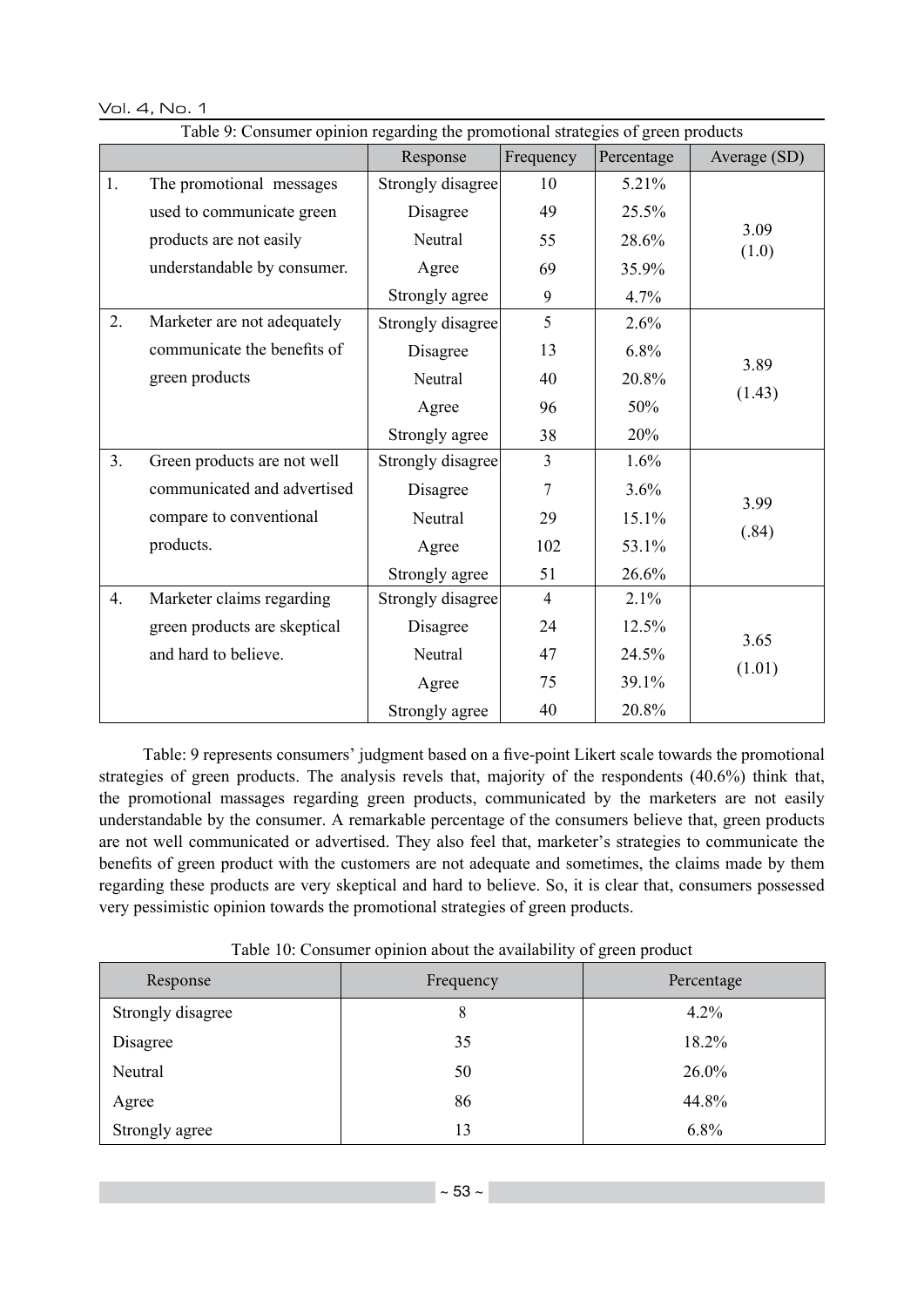Table: 10 shows consumer opinion about the availability of green products when they consider buying. 50% of the respondents assumed that green products are not readily available when they want to buy and 22 % of the consumers' opinion was that green products are available to buy.

| Features              | Frequency | Percentage | Features   | Frequency | Percentage |
|-----------------------|-----------|------------|------------|-----------|------------|
| Eco friendliness      | 104       | 54.2%      | Durability | 28        | 14.6%      |
| Safety                | 80        | 41.7%      | Recyclable | 18        | $9.4\%$    |
| Less polluting        | 56        | 29.2%      | Reusable   | 16        | 8.3%       |
| Acceptable price      | 50        | $26.0\%$   |            |           |            |
| Long term health      | 48        | 25.0%      |            |           |            |
| benefit               |           |            |            |           |            |
| Energy efficiency     | 41        | 21.4%      |            |           |            |
| Longer lasting effect | 35        | 18.2%      |            |           |            |

Table 11: The most sought after features of green products

Table 11, uncovers the findings concerning the most attractive features of green products to consumer. Majority of the respondents viewed eco- friendliness as the most attractive feature of green products followed by safety, less polluting, acceptable price, long term health benefit, energy efficiency, long lasting effects, durability, recyclability and reusability.

|    |                                                                                             |                 | Age               | Education         | Occupation        | Gender            | Income            |
|----|---------------------------------------------------------------------------------------------|-----------------|-------------------|-------------------|-------------------|-------------------|-------------------|
|    |                                                                                             | Average<br>(SD) | F value<br>(Sig.) | F value<br>(Sig.) | F value<br>(Sig.) | F value<br>(Sig.) | F value<br>(Sig.) |
| 1. | Conventional products<br>offers high quality compare<br>to green products                   | 3.13            | 0.64              | 5.45              | 0.59              | 0.14              | 1.41              |
|    |                                                                                             | (.97)           | (0.59)            | (0.00)            | (.70)             | (.70)             | (.21)             |
|    |                                                                                             |                 |                   |                   |                   |                   |                   |
| 2. | Green products have no<br>long lasting effect                                               | 3.12            | 2.72              | 2.41              | 1.55              | 2.09              | 0.55              |
|    |                                                                                             | (1.04)          | (0.046)           | (0.051)           | (.17)             | (.15)             | (.77)             |
| 3. | Green products are not<br>lasted long time                                                  | 2.59            | 0.23              | 1.74              | 0.43              | 0.07              | 1.06              |
|    |                                                                                             | (.93)           | (0.87)            | (0.14)            | (.82)             | (.79)             | (.39)             |
| 4. | Green products have side<br>effect or partial effect<br>compared to conventional<br>product | 2.37            | 1.14              | 2.17              | 1.79              | 0.33              | 0.59              |
|    |                                                                                             | (.87)           | (0.33)            | (0.07)            | (.18)             | (.57)             | (.73)             |
|    |                                                                                             |                 |                   |                   |                   |                   |                   |

Table 12: Perceptual differences by Age and Education

Table: 12, represents ANOVA test results across several demographic factors regarding consumer's perception towards various benefits of green product. Based on the F-test score and corresponding p-values it is found that consumer's perception differs only in terms of age and level of education. No significant difference has been found in case of other demographic factors.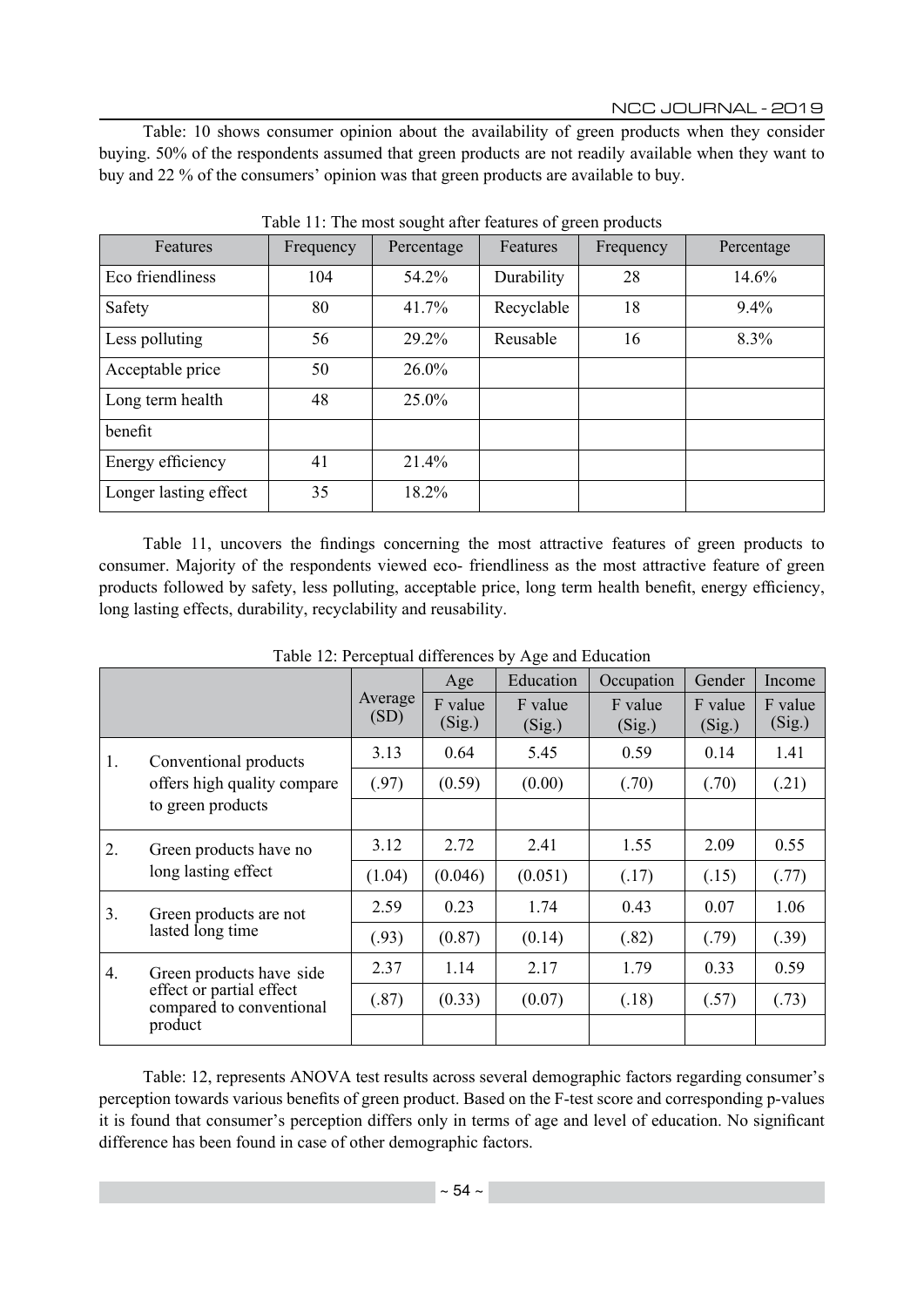Vol. 4, No. 1

|    |                                            | Response          | Frequency      | Percentage | Average (SD) |
|----|--------------------------------------------|-------------------|----------------|------------|--------------|
| 1. | I take environment consideration           | Strongly disagree | 6              | 3.1%       |              |
|    | into account while buying green<br>product | Disagree          | 20             | 10.4%      |              |
|    |                                            | Neutral           | 39             | 20.3%      | 3.77         |
|    |                                            | Agree             | 73             | 38.0%      | (2.41)       |
|    |                                            | Strongly agree    | 54             | 28.1%      |              |
| 2. | While buying I read products label         | Strongly disagree | $\overline{4}$ | 2.1%       |              |
|    | to see if contents are eco friendly        | Disagree          | 28             | 14.6%      |              |
|    |                                            | Neutral           | 38             | 19.8%      | 3.46         |
|    |                                            | Agree             | 88             | 45.8%      | (1.11)       |
|    |                                            | Strongly agree    | 34             | 17.7%      |              |
| 3. | For healthy living I will buy green        | Strongly disagree | 10             | $5.2\%$    |              |
|    | products if it is overpriced               | Disagree          | 30             | 15.6%      | 3.77         |
|    |                                            | Neutral           | 48             | 25.0%      | (1.06)       |
|    |                                            | Agree             | 69             | 35.9%      |              |
|    |                                            | Strongly agree    | 35             | 18.2%      |              |

Table 13 discloses that most of the consumer (66.1%) likes to take environmental consideration intensely while buying green products. Majority of them also prefer to find out whether the product's contents are eco- friendly or not. Only 54.1% of the customers agreed that they buy these products for healthy living.

|    |                                                     | Average<br>(SD)   | Age               | Occupation       | Gender            | Income            | Educa-<br>tion |
|----|-----------------------------------------------------|-------------------|-------------------|------------------|-------------------|-------------------|----------------|
|    |                                                     | F value<br>(Sig.) | F value<br>(Sig.) | $F$ value (Sig.) | F value<br>(Sig.) | F value<br>(Sig.) |                |
| 1. | I take environment                                  | 3.77              | 7.84              | 4.21             | 2.90              | 1.50              | 0.80           |
|    | consideration into<br>account<br>while buying green | (1.07)            | (.00)             | (.00)            | (.15)             | (.18)             | (.49)          |
|    | product                                             |                   |                   |                  |                   |                   |                |
| 2. | While buying I read                                 | 3.77              | 2.25              | 3.34             | 3.20              | 1.00              | 0.41           |
|    | products label to see if<br>contents are eco        | (2.41)            | (.06)             | (.01)            | (.07)             | (0.42)            | (.75)          |
|    | friendly                                            |                   |                   |                  |                   |                   |                |
| 3. | For healthy living I                                | 3.46              | 3.03              | 5.26             | 1.92              | 0.75              | 1.43           |
|    | will buy green prod-<br>ucts if it is overpriced    | (1.12)            | (.02)             | (.00)            | (.17)             | (0.61)            | (.23)          |
|    |                                                     |                   |                   |                  |                   |                   |                |

Table 14: Green product purcha ographic factors

Table 14 represents the results of ANOVA F-tests score with corresponding p-values which has been performed to know whether there is any significant difference in consumer's purchase intension in terms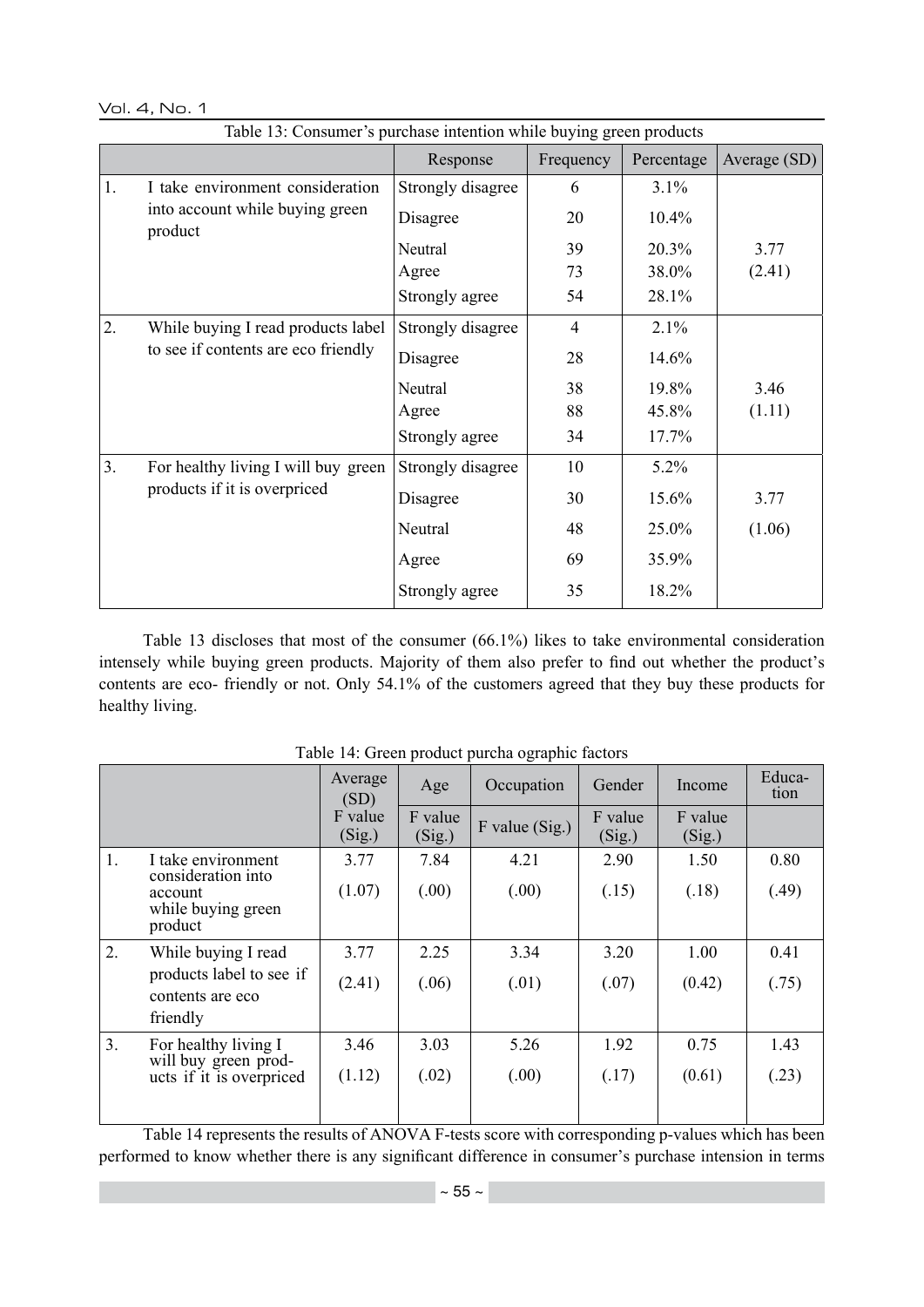of age, income, education and occupation. Observing the test score, it is found that, the purchase intension significantly varies by age and occupation of the respondent. On the other hand, Consumer's level of education and income has no significant impact on purchase intension.

# **Conclusion**

The study has been approached with an intension to explore the consumer awareness and purchase attitude towards green products in NepaL. It can be inferred from the above study that consumer level of awareness about the differences between green products and conventional products found to be very favorable, but consumers' have superficial knowledge about various features of green products. Advertisement and word of mouth communication observed to be the leading sources from where they get to know about it. From the analysis, it is found that consumer's knowledge is not so manifest about the various benefits of green products. Significant perceptual differences have been found among the consumers with different age and level of education in this regard. The research also explores that consumers' have assorted opinion concerning the price of the green products. But it was agreed by most of the consumers' that green products are not convenient to buy. So, marketer should ensure green products obtainability to consumers. Consumers are very negative regarding the promotional strategies taken by the marketer to communicate various benefits of green product. Therefore, they are dubious about green claims. So, products positioning messages used by the marketer need to be more explicit and green claims should be more convincible. Marketer should adequately communicate the benefits of green products that provide assurance of the maximal satisfaction to consumer. It has been also found by the study that environmental safety and ecofriendly product contents are the important factors that drive consumer to buy green product. The overall analysis suggests that marketer should take initiatives in educating consumers about green products and promote in that way so that consumers become more aware about several features, benefit and price of the products and get interested to buy the products.

# **References**

- Akter, J. (2012), "Consumer Attitude towards Green Marketing in Bangladesh", *ASA University Review,*  6(1), 157- 166.
- Ahmed, R. & Rajendran, R. (2014). "A Study on Consumer Awareness of green products and its Impact on Green Buying Behavior", *International Journal of Research*, 1(8), 1483-1493.
- Chang, N. & Fong, C. (2010). "Green Product Quality, Green Corporate Image, Green Customer Satisfaction, and Green Customer Loyalty", *African Journal of Business Management*, 4(13), 2836-2844.
- Chen, T. B. & Chai, L. T. (2010). "Attitude towards the Environment and Green Products: Consumers' Perspective", *Management Science and Engineering*, 4(2), 27-39. http://dx.doi.org/10.3968/j. mse.1913035X20100402.002 Cherian, J. & Jacob, J. (2012). "Green Marketing: A Study of Consumers' Attitude towards Environment Friendly

Products*", Asian Social Science*, 8(12), 117-126. https://doi.org/10.5539/ass.v8n12p117

Chaubey, S. & Patra, S. (2014). "Attitude towards the Environment and Green Products: An Empirical study",

*International Journal of Research in Computer Application & Management*, 1(8), 34-42.

- Gan*,* C*.,* Wee*, H. Y.,* Ozanne*,* L*. & Kao, T. H. (*2008*)*. "Consumers' purchasing behavior towards green products in New Zealand", *Innovative Marketing* ,4(1), 93-102.
- Gan, C., Zhiyou, M.C., Tran, D. A. Cohen & W. Xiangxiang (2014). "Consumer attitudes toward the Purchaseof Organic Products in China", *Faculty of Agribusiness & Commerce, Lincoln. University*, Paper no. 15.
- Hess, E. & Timen, P. (2008). "Environmental Friendliness A Marketing Strategy, Master Thesis within Business Administration", *Internationella Handelshogskolan Hogskolan Jonkoping*.
- Kumar, S., Garg, R. & Makkar, A. (2012). "Consumer Awareness and Perception towards Green Products: A Study of Youngsters in India", *International Journal of Marketing & Business Communication*, 1(4),